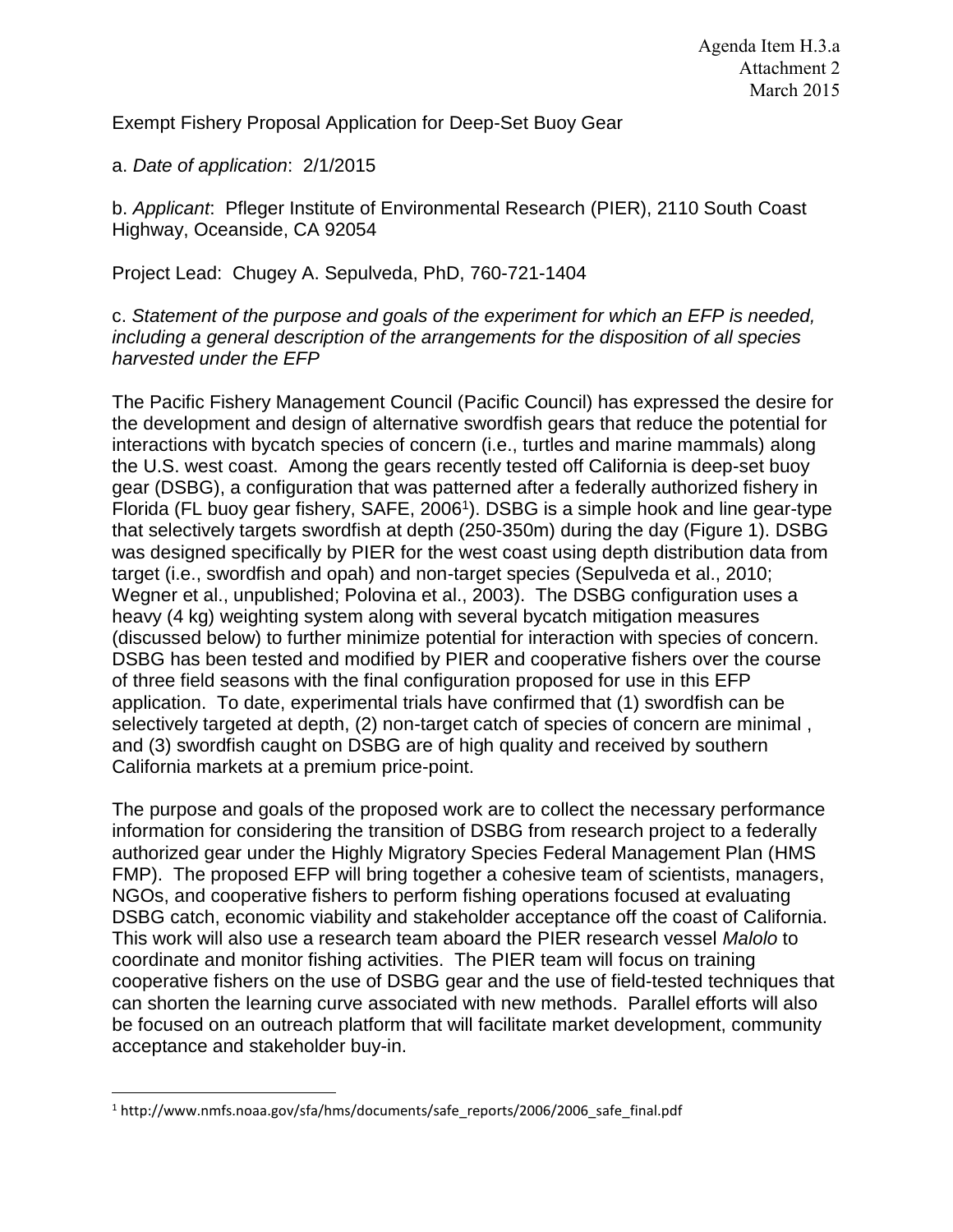# *Specific goals*:

 $\overline{\phantom{a}}$ 

- 1. In year 1, conduct a minimum of 120 fishing days targeting swordfish using DSBG off the California coast aboard six cooperative vessels and one research application.
- 2. Quantify all gear interactions including specific details on catch and bycatch (i.e., size, marketability, fate/disposition).
- 3. Document market price of all species sold during the trials and quantify pricepoint in relation to concurrent domestic DGN and harpoon operations as well as seasonal imports from Mexico, Hawaii and other areas.
- 4. Further develop DSBG sustainability and market and foster community acceptance through outreach and public education.

*Catch Disposition*: All marketable species captured by cooperative fishers using DSBG will be sold by the cooperative vessels to evaluate economic viability of a DSBG fishery off the California coast. Market price for swordfish landed off California has been shown to be variable and dependent on both product quality as well as gear type (SAFE, 2013). In the 2011 to 2012 season, ex-vessel prices of harpoon caught swordfish were more than double that of DGN product. Price-point variability is based on a combination of factors including product quality or freshness, ecological impacts of harvest means (i.e., net vs harpoon) and season (i.e., time of year). Despite a consistent demand for harpoon-caught swordfish, harpoon fishers have struggled with extremely poor success over the past three years (SAFE, 2013<sup>2</sup>). Given that the market niche for harpoon swordfish is well established off California, we hypothesize that DSBG swordfish can be used to augment harpoon landings and supplement the high-value industry that has been severely suppressed over the past several years. We believe that DSBG will provide fishers with a complementary gear type that can be used in conjunction with harpooning to harvest swordfish using low-impact methods. Similarly, given that DSBG methods are performed during the day and DGN operations are nocturnal, we propose that DSBG could also be used to compliment ongoing DGN activities.

Fish captured aboard the PIER research vessel will be donated to various markets and processors to facilitate market development and outreach. In doing so, the team will highlight the selective nature of DSBG and promote the need for a higher price-point based on product quality and the reduced ecological impacts associated with lowimpact harvest methods*.* These operations will compliment ongoing market development efforts currently sponsored through federal and non-governmental grants.

*Species Composition*: Given that the proposed EFP will use similar techniques to those previously tested by PIER, we hypothesize that species captured during the EFP period will be similar to that captured during previous DSBG trials (figure 1; Sepulveda et al., 2015). DSBG catch composition has been comprised of 94% marketable catch. The

<sup>&</sup>lt;sup>2</sup> http://www.pcouncil.org/wp-content/uploads/2014\_HMS\_SAFE\_Report\_archive\_copy.pdf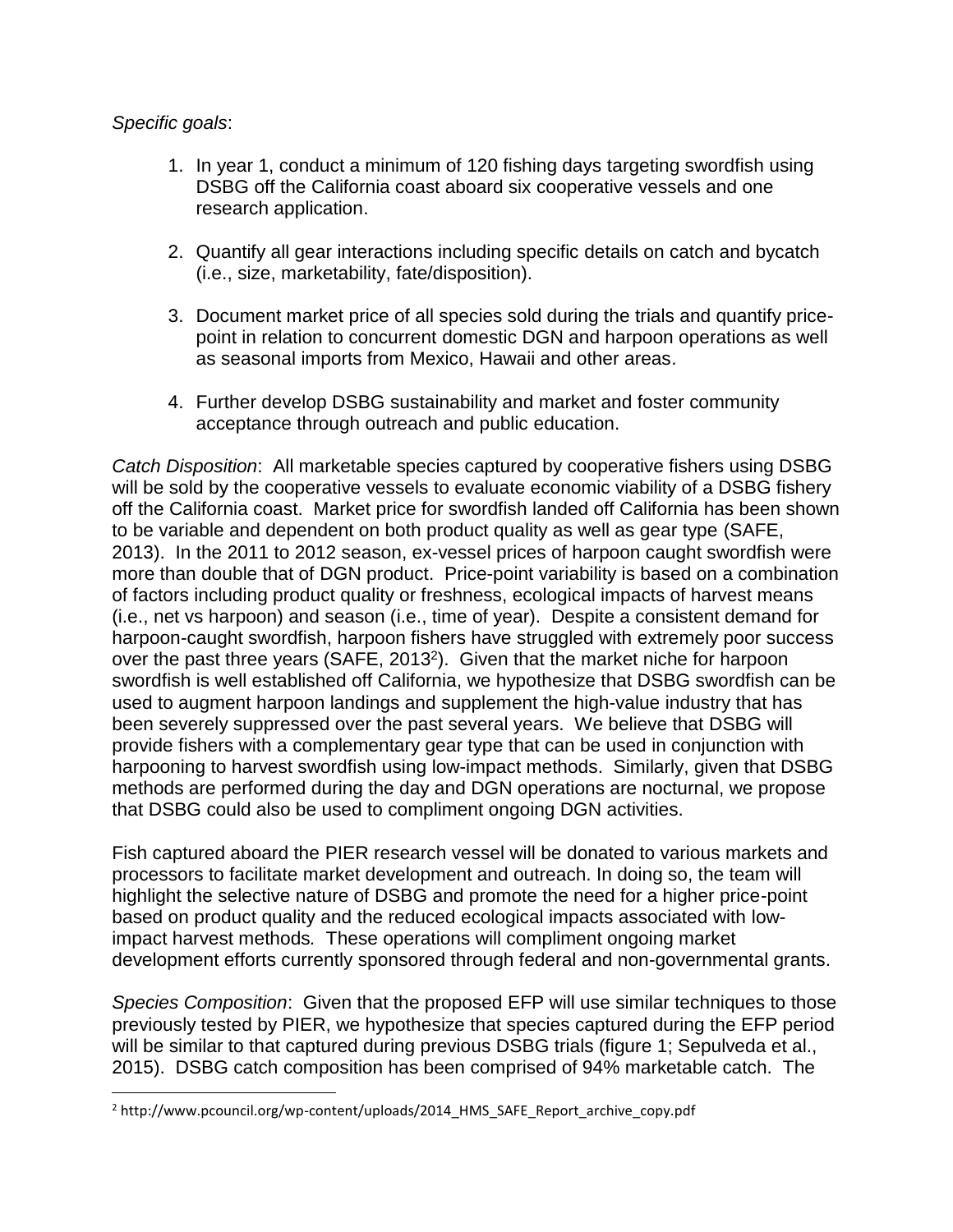catch has consisted primarily of swordfish (~60%) and opah (~20%, *Lampris guttatus*) with marketable sharks making up the additional landings. Collectively, the marketable does not contain species of special management concern (i.e., overfished or restricted species).

Despite seasonal variations and oceanic conditions, the DSBG catch to date has consisted of very low rates of non-marketable catch. Because DSBG is actively tended and strikes can be detected immediately, all catch is retrieved in a short time frame (i.e., minutes) and arrives at the vessel in good condition. The rapid processing allows fishers the option to release any non-target catch that is not retained for sale. The tagging of DSBG swordfish over the past three years has revealed 100% post-release survivorship, despite their known fragility and mortality rates associated with longline capture (Dewar et al., 2011).



Figure 1. Collective catch from all DSBG experiments to date. Data is from 130 8h fishing days in which a full 10-buoy set was made.

## d. *Valid justification explaining why issuance of an EFP is warranted*

This EFP application is the product of several years of planning, outreach and focused research on the development and trial of DSBG to target swordfish off the California coast. Initial research efforts were funded through a NOAA Saltonstall-Kennedy award in 2011 to design DSBG. This work evaluated the feasibility of targeting swordfish at depth based on swordfish and non-target tagging data from the SCB (Sepulveda et al., 2010). This DSBG study included an environmental assessment (EA) and other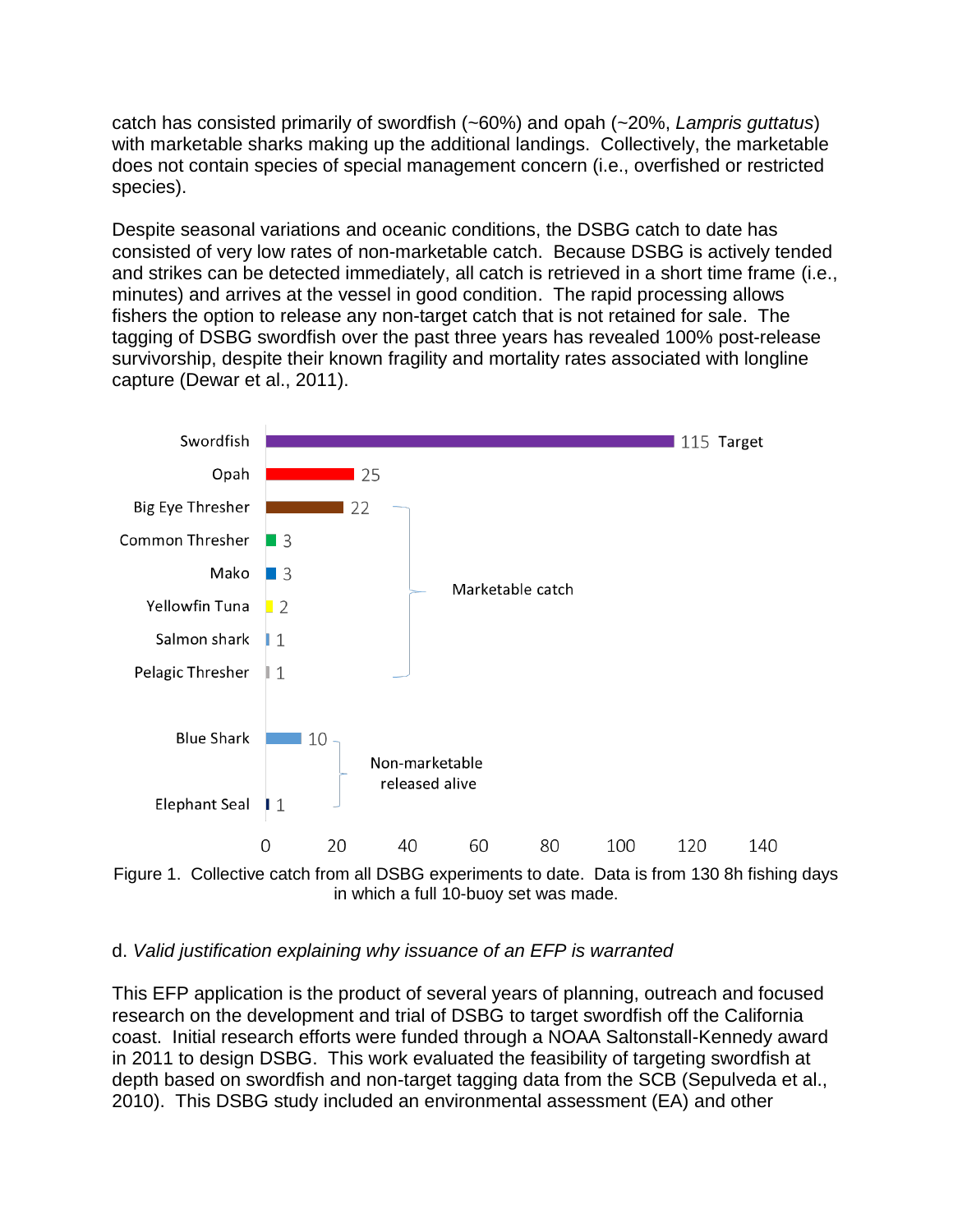required analytical documents prepared by NOAA Fisheries West Coast Region. The results of the research have been shared in an open and transparent manner with the public and fisheries managers including the Pacific Council members (Sepulveda et al., 2014; Sepulveda et al., 2015). In 2012-2013 additional funding was secured from the NOAA Bycatch Reduction and Engineering Program (BREP) to refine DSBG to reduce the potential for lost-gear, increase fisher acceptance and enhance gear efficiency. Subsequent trials revealed higher catch rates than the initial study and have garnered support from several interested fishing groups (both harpoon and DGN).

Swordfish tagged during experimental fishing trials conducted by PIER (2011 to 2014) have revealed that basking rates have been severely reduced when compared to previous seasons (Sepulveda and Aalbers, unpublished). The environmental factors that determine basking rates are unknown (Takahashi et al., 2003; Sepulveda et al., 2010; Dewar et al., 2011), and provide a level of uncertainty affecting harpoon fisheries around the world (Ward et al., 2000). The lack of basking swordfish within the SCB has been a factor in reduced landings and fleet participation. Collectively, the ~20 active harpoon vessels landed less than 5 mt of swordfish in 2013 (SAFE, 2014<sup>2</sup>). This quantity is less than half of the swordfish that were caught using DSBG techniques by 3 vessels during the 2014-2015 season (Figure 1; Sepulveda and Aalbers, unpublished).

Given that the harpoon fishery is the only permissible gear-type currently available to harvest swordfish within the coastal waters off CA during the early summer months (June-August 15), DSBG has the potential to positively impact local ports and associated shore-side businesses with an additional domestic source of high-value swordfish. Reduced domestic swordfish supply during the early summer months provides fishers with an opportunity to sell swordfish at a high price-point, making lowervolume techniques, such as harpoon and DSBG potentially profitable. In 2014 the team of cooperative DSBG fishers documented an average ex-vessel price of \$8.75/lb for dressed swordfish (head and gutted). These values are typical of harpoon-caught swordfish and nearly double that of typical DGN operations (SAFE, 2014<sup>2</sup>). We propose that the increased market price of DSBG swordfish, especially during the early summer, will provide the basis for a viable west coast fishery.

Based on trip expenses calculated in 2014, swordfish fishers using a two-person operation (captain and one crew member) had average trip expenses around \$500/day. With the capture and sale of one average sized swordfish (200-lb dressed weight) at the average market price of 2014 (\$8.75), the 2-person operation could result in a net gain of \$1,250/day. Given that PIER and cooperative fisher catch rates ranged from 0.6 to 1.75 swordfish/day in 2014, we propose that DSBG can be profitable and provide a valuable contribution to the portfolio of fisheries currently used by swordfish fishers off the west coast.

e. *A statement of whether the proposed experimental fishing has broader significance than the applicant's individual goals*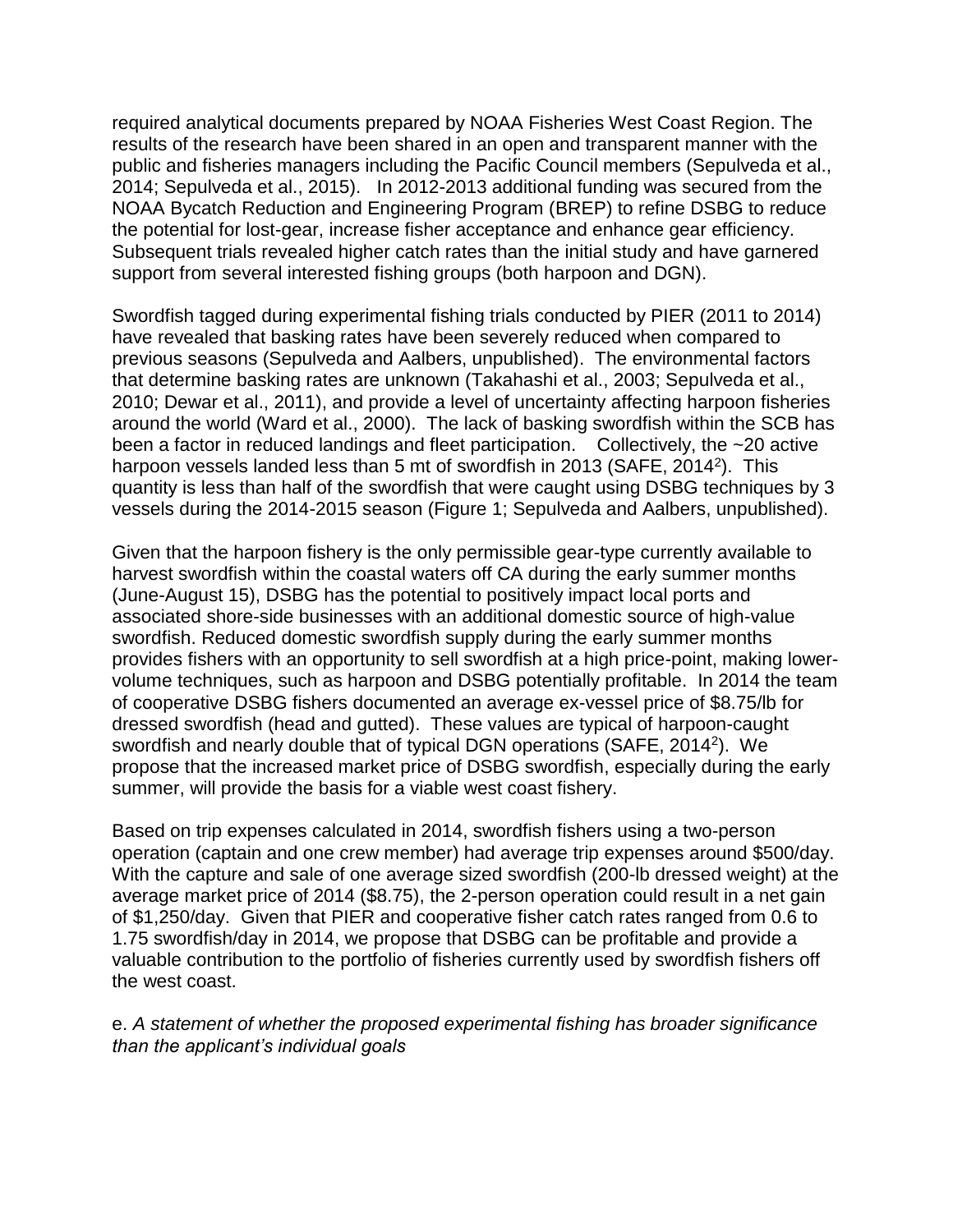This work has been developed by PIER scientists and staff from NOAA's West Coast Region Sustainable Fisheries Division to provide an additional, low-impact opportunity for fishers to capitalize on a healthy and underutilized west coast resource. The primary goal of this EFP is to transition DSBG from research application to the initial stages of fishery implementation. This work been transparent and repeatedly vetted through the Pacific Council process and other public venues since its inception. The development and initial testing phases were primarily funded through federal sources with the resultant material published in scientific literature (Sepulveda et al., 2015). The continued goal of this work has been to promote sustainable domestic swordfish operations, revitalize west coast ports and fishing communities, and increase gear selectivity for swordfish.

# f. *An expected total duration of the EFP (i.e., number of years proposed to conduct exempted fishing activities)*

The proposed EFP is anticipated to parallel the timeline necessary for potential fishery implementation, and we anticipate this to be as long as two consecutive field seasons. The advantages of an extended EFP period would be to accommodate for variability in seasonal swordfish abundance as well as the learning curve associated with training participants on the use of new techniques. Funds for equipment, observer coverage and fishing supplies have been procured by the PIER team for the 2015-2016 season. Funds for the 2016-2017 season have been identified and will be procured during the year 1 activities.

## g. *Number of vessels covered under the EFP*

We propose six vessels for the 2015-2016 season including 5 seasoned west coast swordfish fishers with extensive history in the west coast fishery. Four of the vessel owner/operators (F/Vs *Aurelia, Spirit, Goldcoast, Chula*) are DGN/harpoon fishers with over 30 years of experience respectively. Two of the vessels are harpoon fishers (F/Vs *Leah Gail and Patricia J.*) with extensive fishing history and participation. A rubric was used to select final applicants based on fishing history, compatibility with project objectives and availability during the field season. The PIER staff and research vessel *Malolo* will oversee all operations and provide an at-sea and land-based platform to support the overall goals of the EFP. All commercial vessels currently possess valid HMS permits, have not incurred previous violations, and have a recent history of swordfish landings.

The research applicant maintains a current California scientific collection permit and NOAA letter of authorization and will be responsible for record keeping, data analyses, training and market development. Each vessel will be required to make a minimum of 20 8h sets with a target set level of 30 to 40 during the 2015-2016 season. Set limitiations are primarily based on funding constraints for observer coverage and not based on concerns over harvest or any associated environmental impacts.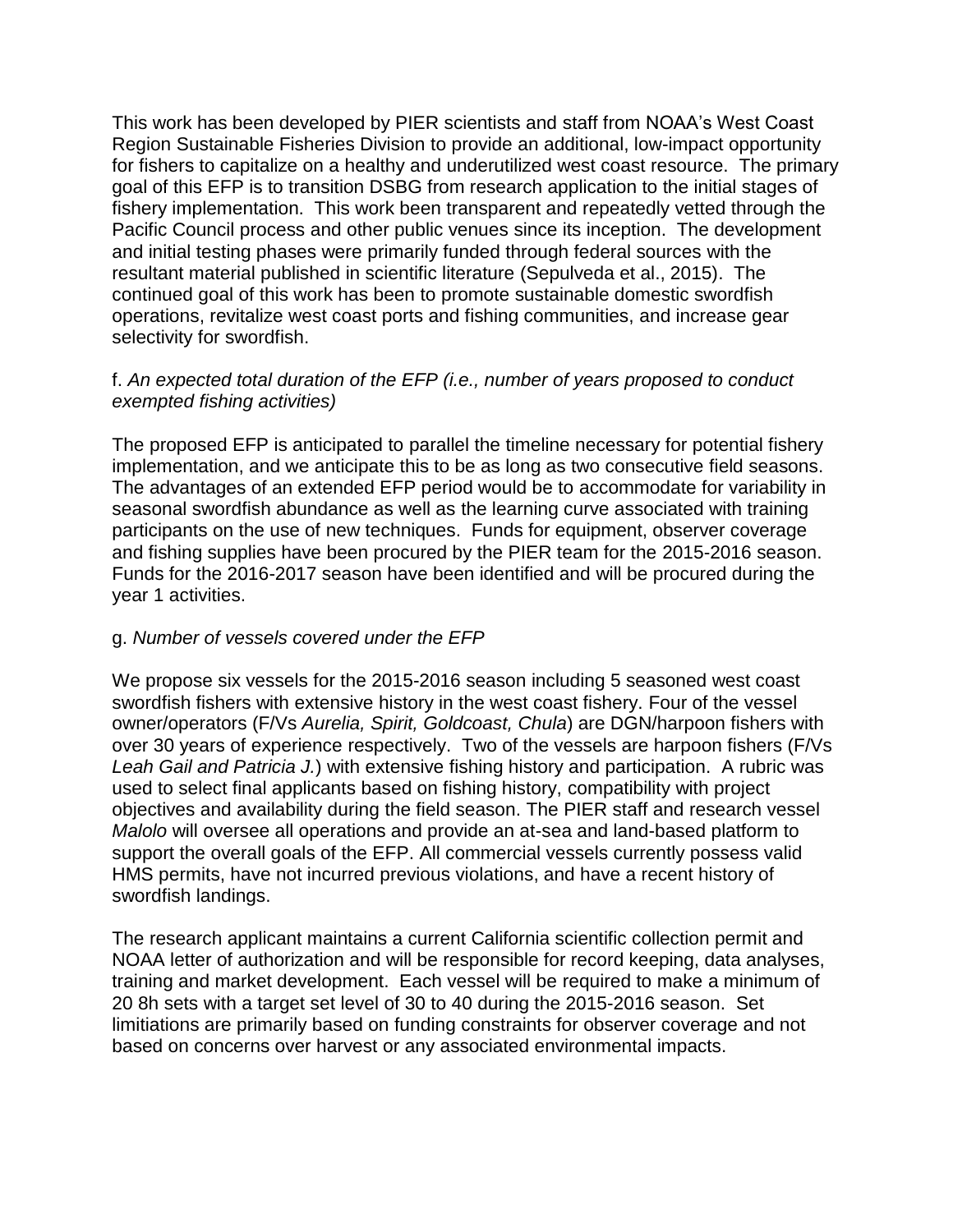h. *A description of the species (target and incidental) to be harvested under the EFP and the amount(s) of such harvest necessary to conduct the experiment; this description should include harvest estimates of overfished species and protected species*

DSBG is specifically designed to target swordfish with one to two hooks positioned at depths (250-350m) where swordfish spend most of the daytime hours (Sepulveda et al., 2010; Dewar et al., 2011; Abecassis et al., 2012). One additional hook is positioned at a mid-water depth (100m) to target opah or marketable sharks (i.e., mako shark and common thresher shark). The secondary targets are essential for fishery viability during periods of reduced swordfish abundance. A similar species complex is currently harvested and marketed in the CA DGN fishery.

*Anticipated target catch*: Based on 2013-2014 PIER and cooperative fisher DSBG trials, catch rates of swordfish have ranged from 0.6 to 1.8 swordfish/day. Using an average of 1 swordfish per fishing day, we propose that DSBG will harvest between 100-150 swordfish in year 1. With an average weight of 100kg, this translates into 10 to 15 metric tons of swordfish or 5 to 8% of the 2013 DGN harvest (176 mt, SAFE, 2014<sup>2</sup> ). The North Pacific Swordfish stock is considered healthy and under-exploited and the level of catch under this EFP will not change the stock status. (Hinton and Maunder, 2012).

*Secondary target catch*: Secondary targets may be essential for fishery viability during periods of reduced swordfish availability and/or market price fluctuations. Although one of the cooperative fishers during the 2014 DSBG trials targeted only swordfish (by using only a bottom hook), another cooperative fisher was able to supplement his profit margin by landing secondary targets species, including opah, thresher sharks, and mako sharks [by inclusion of the opah hook (100m) on each deployment]. Based on 2013-2014 DSBG trials, it can be anticipated that approximately 40 opah, 20 common thresher sharks, and 15 mako sharks will be landed during the 2015-16 EFP period. These estimates are based on the relative frequency each secondary target was captured during the 2014-2015 trials and may not accurately represent the proposed EFP, as some fishers may choose to focus more rigorously on a specific species when abundant.

From the DSBG trials to date, the most common non-retained species captured was the bigeye thresher shark (*Alopias superciliosus*). Despite low market value, bigeye threshers have, and can be marketed in California (Hanan et al.,1993). The bigeye thresher is often released or not retained in the DGN fishery due to limited hold space and the low market value. Potential markets for this species will be explored in the 2015 season. Based on the previous trials, we anticipate there to be ~25 bigeye threshers captured during the first year of the EFP. To date, all bigeye thresher sharks captured on DSBG have been released in good condition (i.e., actively swimming) and post-release mortality rates are anticipated to be low. Although there does not exist a quantitative stock assessment for bigeye thresher shark, the stock is not considered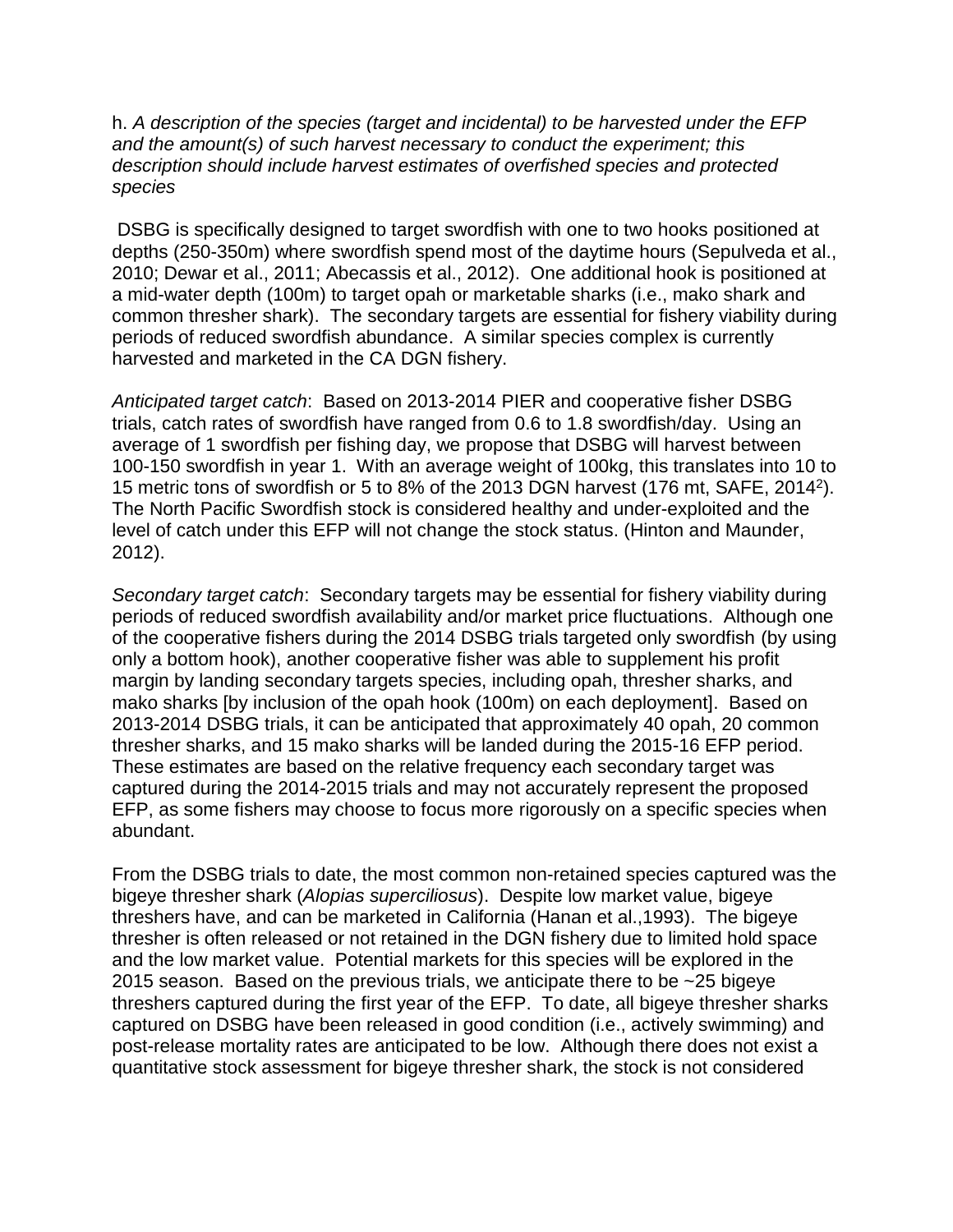overfished or at risk given the low level of harvest of this species in other fisheries. (SAFE, 2005).

*Non-retained Catch*: To date, the blue shark is the primary non-retained species captured during the DSBG trials. Unlike most longline operations of the eastern Pacific, the present study had a relatively low blue shark (*Prionace glauca*) catch (~5%). The blue shark has no market in the U.S. despite its value in bordering Mexican fisheries. The blue shark is not currently overfished and the low numbers caught in the proposed activities do not pose any risk to the population (ISC Shark Working Group, 2013<sup>3</sup>).

*Incidental species*: To date there have been more than 150 sets performed using various DSBG configurations for all research trials combined. Catch data suggest that DSBG is highly selective, with target and marketable catch comprising 94% of the



Figure 2. A set of DSBG showing the strike detection system at work. In this image, a swordfish is on the line resulting in the presentation of the white strike indicator at the surface.

catch. The trials have resulted in only one interaction with a protected species (Northern elephant seal, *Mirounga angustirostris*). During this event, the strike detection system enabled for the rapid release of the elephant seal (ES) in good condition within 5 minutes of the initial interaction.

Elephant seals are one of the few species of marine mammal that feeds on a similar species complex and at similar depths as swordfish. Although we considered the ES interaction to be a rare event, the potential biological removal (PBR) of

this species is estimated to be over 4,882<sup>4</sup> and not currently considered a species of concern. Given the ability to rapidly detect strikes (Figure 2) and service gear, we propose that mortality resulting from a DSBG interaction will be low.

i. *A description of a mechanism, such as at-sea fishery monitoring, to ensure that the harvest limits for targeted and incidental species are not exceeded and are accurately accounted for*

The proposed EFP will use log books, at sea monitors and on-board communication protocols to track the course of all EFP deployments and interactions. The cost to deploy at sea monitors will be paid for by PIER and the PEW Charitable Trust. In

l

<sup>3</sup> <http://www.wcpfc.int/system/files/SA-WP-11-ISC-Blue-Shark-NP-SA.pdf>

<sup>4</sup> http://www.nmfs.noaa.gov/pr/sars/pdf/pac2014\_draft.pdf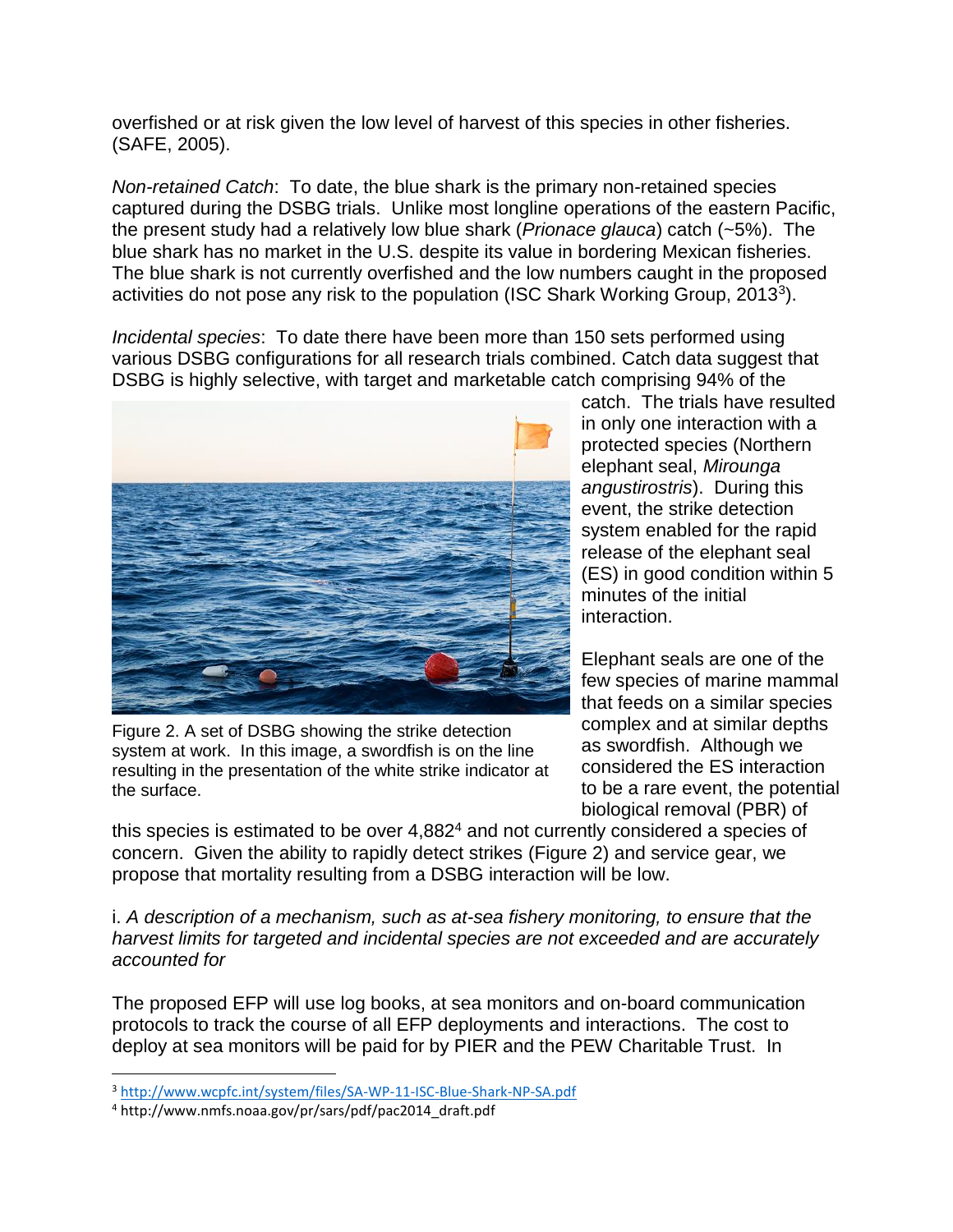accordance with the current DGN standards, the proposed observer coverage rate is slated for a minimum of 20%, with a target rate of 25-30%. Per management team recommendations, the EFP will strive to increase set days which may slightly decrease observer coverage rates given funding limitations. The rationale for the proposed coverage rate is based on previous work done by the NOAA South West Fisheries Science Center (SWFSC) which determined a minimum sampling coverage rate of 20% to detect rare events<sup>5</sup>. An effort will be made to provide a 5-10% coverage buffer consistent with Management Team recommendations for the current DGN fishery.

Based on (1) the initial research trials demonstrating low rates of non-target catch, (2) the absence of interaction with species of concern in the NOAA sanctioned Florida buoy fishery, and (3) the supervision and involvement of the research team in all EFP activities, we feel that a 20-30% coverage rate will provide adequate coverage for the proposed work. Additional electronic monitoring efforts have also been considered; however, the funding has not been identified or secured at this point.

The PIER team will work closely with each applicant and perform daily check-ins via satellite and radio-based communication. The check-in procedure will be used to coordinate fishing efforts, substantiate log-books and manage fishing operations.

# j. *A description of the proposed data collection and analysis methodology*

The at sea sampling protocol will follow closely the procedures and guidelines utilized by the NMFS Observer Program to assess and monitor DGN activities. The cooperative fishers will be responsible for providing detailed log book templates that must be completed after each set and will be collected each month throughout the fishing season. The logbook date fields will include target and non-target catch, size, disposition, hook depth and bait type, set and haul position, soak time, sea surface temperature, and light color. Biological samples will be collected and shared with respective research institutions and agencies (e.g., genetic and stomach samples for the SWFSC, La Jolla). All data will be maintained in an Access database (Microsoft 2010) and metadata will be provided directly to the Council's HMS Advisory Bodies and the California Department of Fish and Wildlife (CADFW). Upon termination of the EFP trials, findings will be presented to the PFMC and published in a peer reviewed scientific manuscript.

## k. A description of how vessels will be chosen to participate in the EFP;

Vessels were invited to join the EFP team based on: (1) active participation and recent history of swordfish landings, (2) interest in the success of DSBG as a future fishery for the west coast, (3) possession of a valid harpoon fishing permit, (4) willingness to work as a collaborative team, and (5) availability during the primary months of the swordfish season (July-December). The participants have worked together as a code group and have supported the research trials over the past three years. This unique group of

 $\overline{\phantom{a}}$ 

<sup>5</sup> https://swfsc.noaa.gov/publications/TM/SWFSC/NOAA-TM-NMFS-SWFSC-528.pdf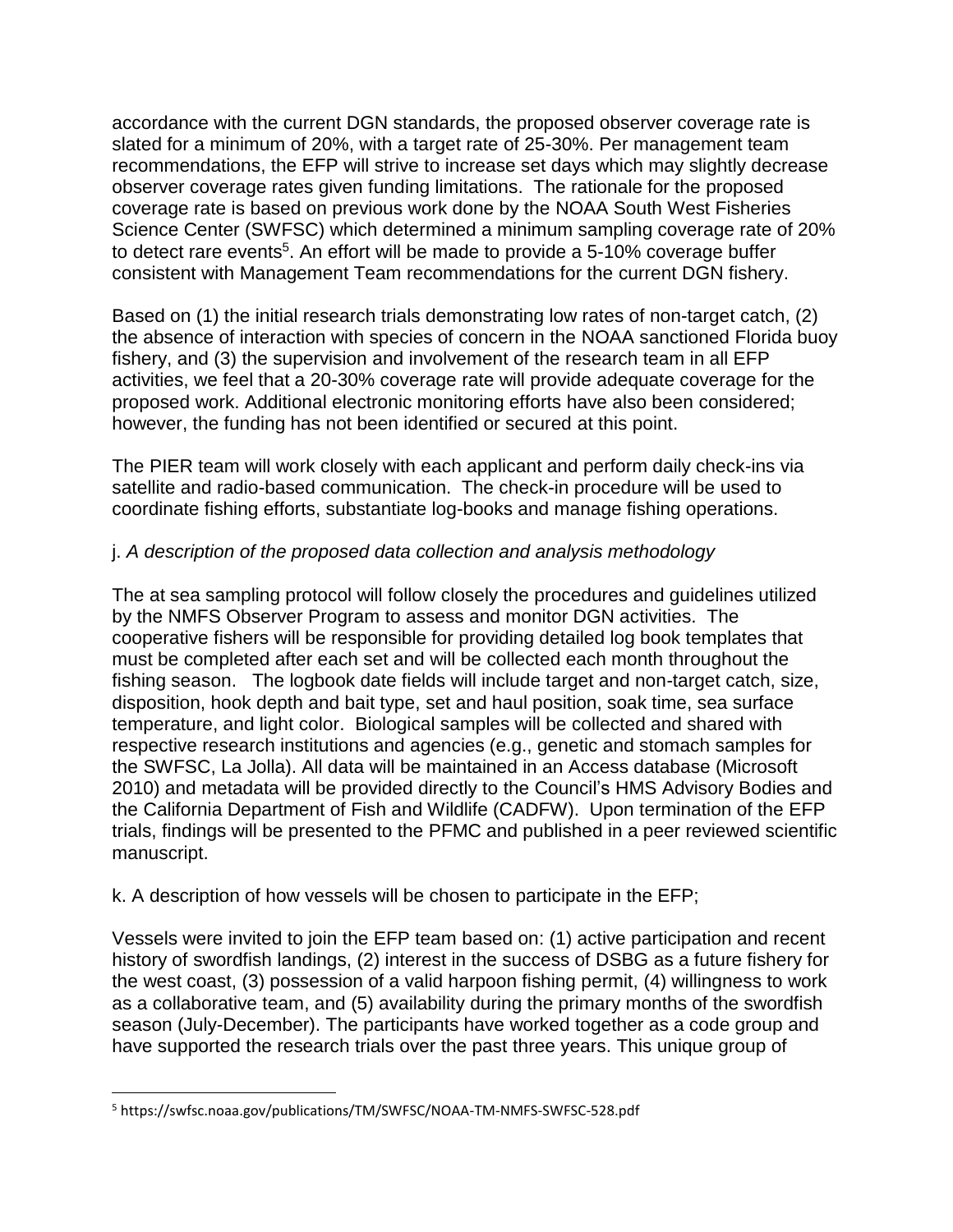individuals each brings a specific expertise to the table that collectively will provide a strong team approach.

## l. *For each vessel covered by the EFP, the approximate time(s) and place(s) fishing will take place, and the type, size, and amount of gear to be used*

*Time and Place*: This EFP will focus on targeting swordfish during the seasonal migration which occurs from May through January off the California coast each year. Given the west coast market-void during the early summer months, we anticipate that most of the sets will occur during the months of July through October. Precise set locations will be determined based on seasonal abundance, water temperature and weather. Given the selective nature of DSBG and the low swordfish abundance within the SCB in recent years, deployments are proposed from Half Moon Bay to the Mexican border. Because DSBG is designed around the daytime depth distribution of swordfish, DSBG will be fished during the daylight hours from sunrise to sunset.

*Gear to be used*: The deep-set gear employed in this EFP will be standardized across vessels and follows the gear design presented to the Pacific Council and HMS teams in 2014 (Figure 3). One set of DSBG shall consist of a maximum of 10 individual pieces that can be individually soaked simultaneously. Each buoy gear piece consists of 800-1200m of vertical mainline (2.8mm) attached to a 3-4 kg lead weight. A maximum of up to three 8 to 10m branching gangions will be used at different depths, all of which must be below the mixed layer (>90m). An illumination source (i.e., cyalume or power light) will be positioned proximal to each gangion. Two of the branching gangions will be used to target swordfish at depths between 700 and 1200m. A third optional hook can be fished at >90m to target opah and common thresher shark when available.

All hooks employed in the study shall either be 16/0 or 18/0 circle hooks and bait will consist of either mackerel, squid, or artificial lures. Bait predation at depth can be significant, at times necessitating the use of artificial lures. Because interactions with bycatch species of concern are greatly reduced when using artificial lures, "J" hooks can also be used when in conjunction with artificial lures.

The surface floatation and identification system will

**DSBG Strike indicator** float 2.2mm mono mainline 8m-1.8mm gangions Power light 4kg sinker Cefas  $\Omega$ **DST** 

Figure 3. A diagram of DSBG proposed in this EFP application. The three hook design is based on target and secondary target depth distribution.

consist of a minimum of three floats with a flag and light or radar reflector. At least one float will be a non-compressible float (46-lb floatation) to prevent gear loss. This design